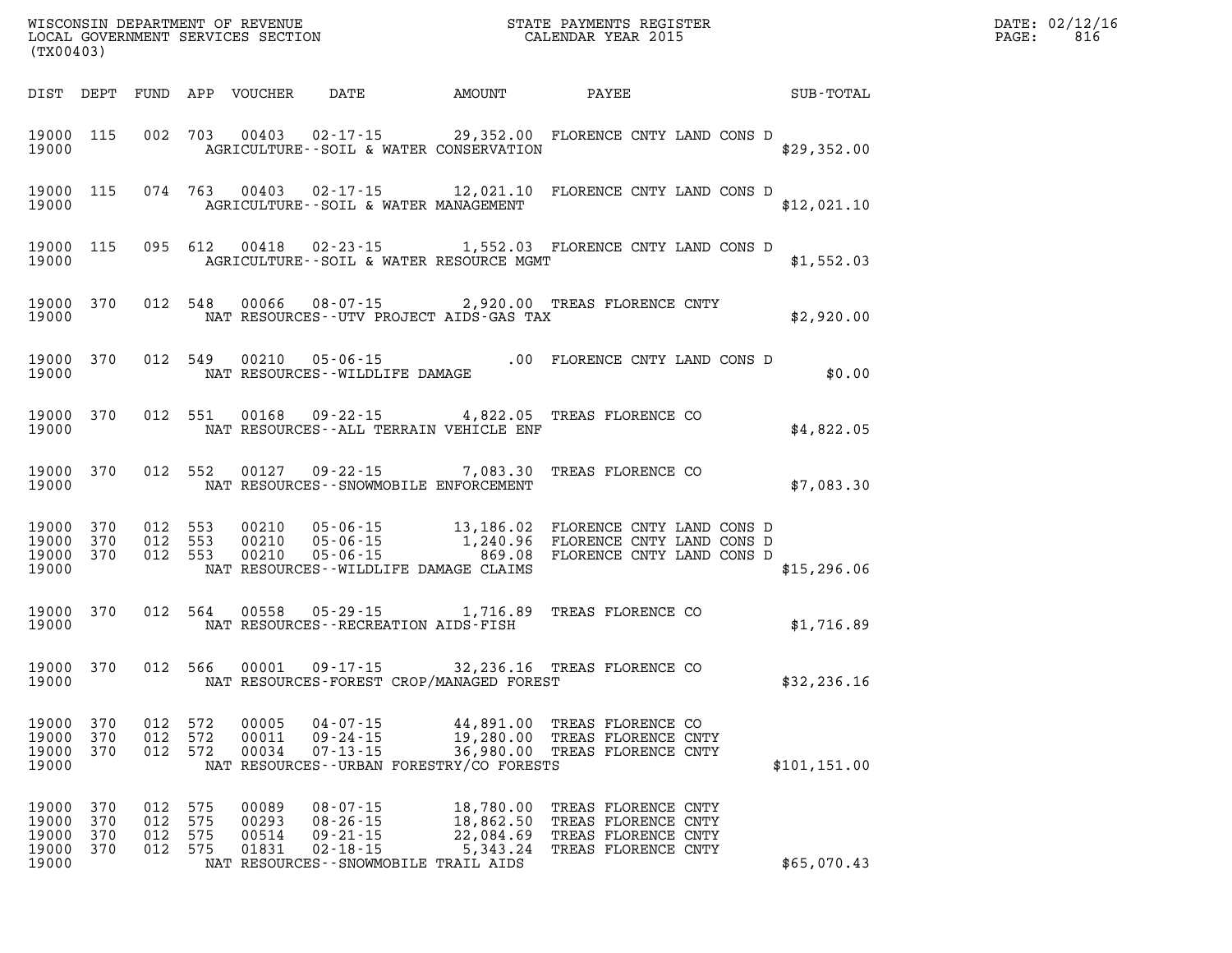| DIST                                                                 | DEPT                                          | FUND                                          | APP                                           | VOUCHER                                                     | DATE                                                                                                                | AMOUNT                                                                                                                        | PAYEE                                                                                                                                                         | SUB-TOTAL     |
|----------------------------------------------------------------------|-----------------------------------------------|-----------------------------------------------|-----------------------------------------------|-------------------------------------------------------------|---------------------------------------------------------------------------------------------------------------------|-------------------------------------------------------------------------------------------------------------------------------|---------------------------------------------------------------------------------------------------------------------------------------------------------------|---------------|
| 19000<br>19000<br>19000<br>19000<br>19000<br>19000<br>19000<br>19000 | 370<br>370<br>370<br>370<br>370<br>370<br>370 | 012<br>012<br>012<br>012<br>012<br>012<br>012 | 576<br>576<br>576<br>576<br>576<br>576<br>576 | 00090<br>00091<br>00312<br>00313<br>00314<br>00315<br>01580 | 08-07-15<br>08-07-15<br>$08 - 27 - 15$<br>$08 - 27 - 15$<br>$08 - 27 - 15$<br>$08 - 27 - 15$<br>$01 - 21 - 15$      | 3,579.50<br>825.00<br>2,591.82<br>685.90<br>3,610.00<br>18,180.00<br>20,310.00<br>NAT RESOURCES - - ALL-TERRAIN VEHICLE TRAIL | TREAS FLORENCE CNTY<br>TREAS FLORENCE CNTY<br>TREAS FLORENCE CNTY<br>TREAS FLORENCE CNTY<br>TREAS FLORENCE CNTY<br>TREAS FLORENCE CNTY<br>TREAS FLORENCE CNTY | \$49,782.22   |
| 19000<br>19000                                                       | 370                                           | 012                                           | 678                                           | 01586                                                       |                                                                                                                     | NAT RESOURCES - - INVASIVE AQUATICE SPECIES                                                                                   | 01-21-15 11,000.00 FLORENCE CNTY LAND CONS D                                                                                                                  | \$11,000.00   |
| 19000<br>19000                                                       | 370                                           | 074                                           | 670                                           | 42501                                                       | $05 - 29 - 15$<br>NAT RESOURCES - - RU RECYCLING GRANT                                                              | 77,836.05                                                                                                                     | TREAS FLORENCE CO                                                                                                                                             | \$77,836.05   |
| 19000<br>19000                                                       | 370                                           | 074                                           | 673                                           | 42501                                                       | $05 - 29 - 15$<br>NAT RESOURCES - - RU CONSOLIDATED GRANT                                                           | 1,160.95                                                                                                                      | TREAS FLORENCE CO                                                                                                                                             | \$1,160.95    |
| 19000<br>19000                                                       | 370                                           | 095                                           | 512                                           | 02286                                                       | NAT RESOURCES - - STEWARDSHIP 2000                                                                                  | $04 - 13 - 15$ 6,520.00                                                                                                       | TREAS FLORENCE CNTY                                                                                                                                           | \$6,520.00    |
| 19000<br>19000                                                       | 395                                           | 011                                           | 168                                           | 50019                                                       | TRANSPORTATION--ELDERLY & DISABLED                                                                                  |                                                                                                                               | 06-09-15 68,117.00 COUNTY OF FLORENCE                                                                                                                         | \$68,117.00   |
| 19000<br>19000                                                       | 395                                           | 011                                           | 170                                           | 40447                                                       |                                                                                                                     | TRANSPORTATION--COUNTY FOREST ROAD AIDS                                                                                       | 02-24-15    10,348.45    TREAS FLORENCE CO                                                                                                                    | \$10,348.45   |
| 19000<br>19000<br>19000<br>19000<br>19000<br>19000<br>19000          | 395<br>395<br>395<br>395<br>395<br>395        | 011<br>011<br>011<br>011<br>011<br>011        | 185<br>185<br>185<br>185<br>185<br>185        | 50304<br>53286<br>55673<br>59336<br>61764<br>64738          | $06 - 12 - 15$<br>$00 - 12$<br>07 - 13 - 15<br>$08 - 03 - 15$<br>$09 - 10 - 15$<br>$10 - 05 - 15$<br>$11 - 03 - 15$ | 2,622.24<br>3,563.44<br>2,587.78<br>2,673.00<br>3,990.00<br>3,283.24<br>TRANSPORTATION - - HIGHWAY SAFETY - FEDERAL           | TREAS FLORENCE CO<br>TREAS FLORENCE CO<br>TREAS FLORENCE CO<br>TREAS FLORENCE CO<br>TREAS FLORENCE CO<br>TREAS FLORENCE CO                                    | \$18,719.70   |
| 19000<br>19000<br>19000<br>19000                                     | 395<br>395<br>395                             | 011<br>011<br>011                             | 190<br>190<br>190                             | 36019<br>52019<br>64019                                     | $01 - 05 - 15$<br>$07 - 06 - 15$<br>$10 - 05 - 15$                                                                  | 53,063.18<br>106,126.36<br>TRANSPORTATION--GENERAL TRANSP AIDS-GTA                                                            | COUNTY OF FLORENCE<br>COUNTY OF FLORENCE<br>53,063.20 COUNTY OF FLORENCE                                                                                      | \$212, 252.74 |
| 19000<br>19000<br>19000<br>19000                                     | 395<br>395<br>395<br>395                      | 011<br>011<br>011<br>011                      | 278<br>278<br>278<br>278                      | 52496<br>52496<br>54510<br>68880                            | $07 - 01 - 15$<br>$07 - 01 - 15$<br>$07 - 17 - 15$<br>$12 - 14 - 15$                                                | 136,744.06<br>144,607.25<br>70,737.61<br>1,421.28                                                                             | TREAS FLORENCE CO<br>TREAS FLORENCE CO<br>TREAS FLORENCE CO<br>TREAS FLORENCE CO                                                                              |               |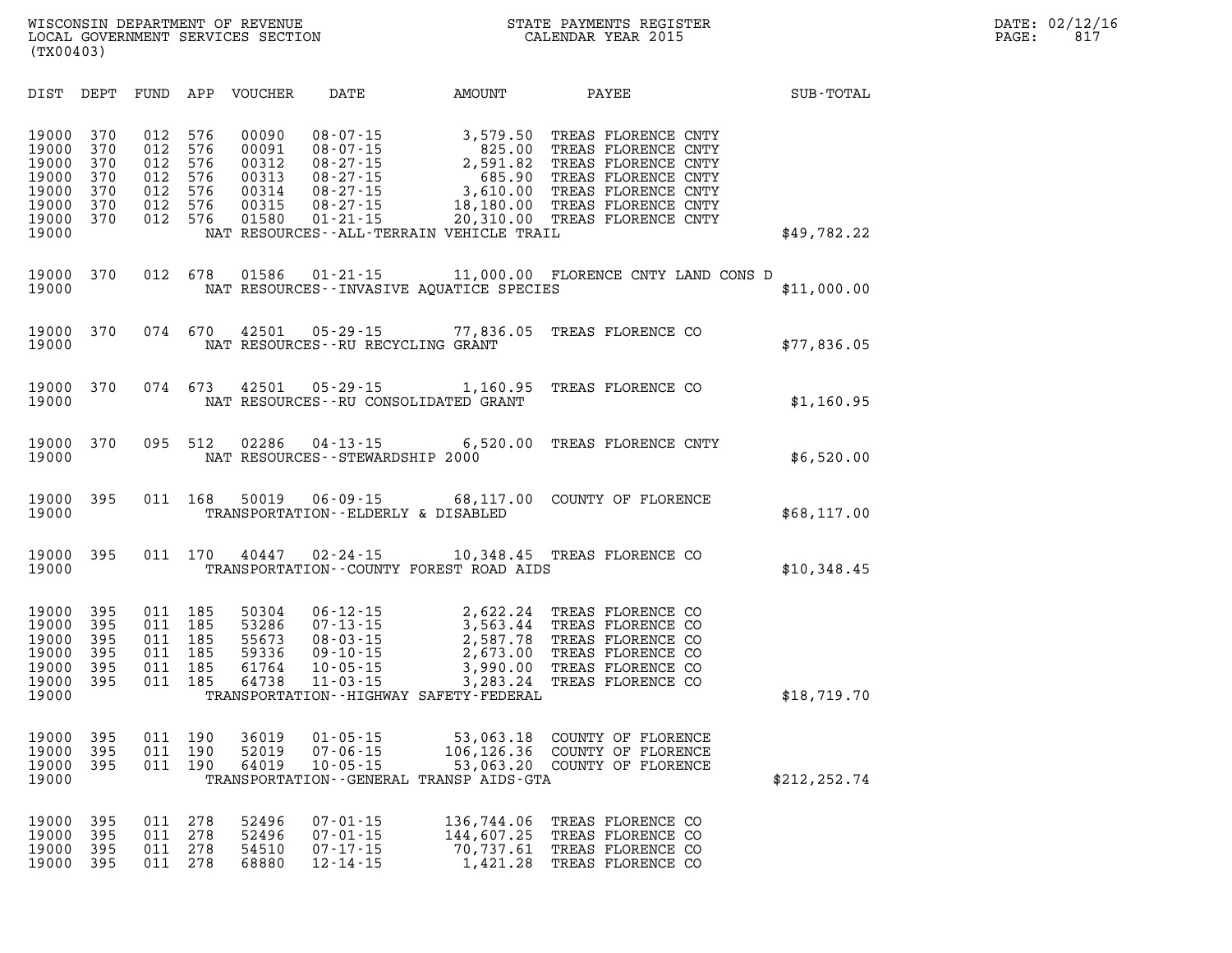| (TX00403)                                                                                                                                                               |                                                                                                                            |                                                                                                                            |                                                                                                                            | WISCONSIN DEPARTMENT OF REVENUE<br>LOCAL GOVERNMENT SERVICES SECTION                                                                                           | $\mathbf{N}$                                                                                                                                                              | STATE PAYMENTS REGISTER<br>CALENDAR YEAR 2015                                                                                                                                                                                                                                                                                                                                                                                                                              |                                                                                                                                                                                                                                                                                                                            |                                                                                                                                                                                   | DATE: 02/12/16<br>PAGE:<br>818 |
|-------------------------------------------------------------------------------------------------------------------------------------------------------------------------|----------------------------------------------------------------------------------------------------------------------------|----------------------------------------------------------------------------------------------------------------------------|----------------------------------------------------------------------------------------------------------------------------|----------------------------------------------------------------------------------------------------------------------------------------------------------------|---------------------------------------------------------------------------------------------------------------------------------------------------------------------------|----------------------------------------------------------------------------------------------------------------------------------------------------------------------------------------------------------------------------------------------------------------------------------------------------------------------------------------------------------------------------------------------------------------------------------------------------------------------------|----------------------------------------------------------------------------------------------------------------------------------------------------------------------------------------------------------------------------------------------------------------------------------------------------------------------------|-----------------------------------------------------------------------------------------------------------------------------------------------------------------------------------|--------------------------------|
|                                                                                                                                                                         |                                                                                                                            |                                                                                                                            |                                                                                                                            | DIST DEPT FUND APP VOUCHER                                                                                                                                     | DATE                                                                                                                                                                      | AMOUNT                                                                                                                                                                                                                                                                                                                                                                                                                                                                     | PAYEE                                                                                                                                                                                                                                                                                                                      | SUB-TOTAL                                                                                                                                                                         |                                |
| 19000                                                                                                                                                                   |                                                                                                                            |                                                                                                                            |                                                                                                                            |                                                                                                                                                                |                                                                                                                                                                           | TRANSPORTATION--LRIP/TRIP/MSIP GRANTS                                                                                                                                                                                                                                                                                                                                                                                                                                      |                                                                                                                                                                                                                                                                                                                            | \$353,510.20                                                                                                                                                                      |                                |
| 19000 435<br>19000<br>19000<br>19000<br>19000<br>19000<br>19000<br>19000<br>19000<br>19000<br>19000<br>19000<br>19000<br>19000                                          | 435<br>435<br>435<br>435<br>435<br>435<br>435<br>435<br>435<br>435<br>435<br>435                                           | 005<br>005<br>005<br>005<br>005<br>005<br>005<br>005<br>005<br>005<br>005 000<br>005<br>005                                | 000<br>000<br>000<br>000<br>000<br>000<br>000<br>000<br>000<br>000<br>000<br>000                                           | 90511<br>90514<br>90515<br>90517<br>90518<br>90519<br>90521<br>90600<br>90601<br>90604<br>90609<br>90611                                                       | 01-01-15<br>$02 - 01 - 15$<br>$03 - 01 - 15$<br>04-01-15<br>$06 - 01 - 15$<br>09-01-15<br>90607 10-01-15<br>11-02-15<br>$12 - 01 - 15$<br>HEALTH SERVICES--STATE/FED AIDS | 77,080.00 FLORENCE CO<br>87,186.00 FLORENCE CO<br>32,651.00<br>04 - 01 - 15 32,651.00<br>05 - 01 - 15 57,883.00<br>78,624.00<br>06-01-15<br>06-29-15<br>07-01-15<br>08-01-15<br>08-01-15<br>08-01-15<br>07,347.00<br>87,427.00<br>98,297.00                                                                                                                                                                                                                                | 101,406.00 FLORENCE CO<br>FLORENCE CO<br>FLORENCE CO<br>FLORENCE CO<br>FLORENCE CO<br>FLORENCE CO<br>FLORENCE CO<br>FLORENCE CO<br>59,349.00 FLORENCE CO<br>FLORENCE CO<br>59,977.00 FLORENCE CO                                                                                                                           | \$909,703.00                                                                                                                                                                      |                                |
| 19000<br>19000<br>19000<br>19000<br>19000<br>19000<br>19000<br>19000<br>19000<br>19000<br>19000<br>19000<br>19000<br>19000<br>19000<br>19000<br>19000<br>19000<br>19000 | 437<br>437<br>437<br>437<br>437<br>437<br>437<br>437<br>437<br>437<br>437<br>437<br>437<br>437<br>437<br>437<br>437<br>437 | 005<br>005<br>005<br>005<br>005<br>005<br>005<br>005<br>005<br>005<br>005<br>005<br>005<br>005<br>005<br>005<br>005<br>005 | 000<br>000<br>000<br>000<br>000<br>000<br>000<br>000<br>000<br>000<br>000<br>000<br>000<br>000<br>000<br>000<br>000<br>000 | 00000<br>00000<br>00000<br>00000<br>00000<br>00000<br>00000<br>00000<br>00000<br>00000<br>00000<br>00000<br>00000<br>00000<br>00000<br>00000<br>00000<br>00000 | $01 - 05 - 15$<br>$01 - 30 - 15$<br>$10 - 05 - 15$                                                                                                                        | 9,045.60 FLORENCE<br>02-05-15 5,100.08 FLORENCE<br>02-25-15<br>03-05-15<br>03-05-15<br>03-05-15<br>04-06-15<br>04-30-15<br>05-05-15<br>05-05-15<br>05-05-15<br>05-07-15<br>05-07-15<br>05-07-15<br>07-72.61<br>07-742<br>07-742<br>07-742<br>07-752.61<br>PLORENCE<br>07-08-08<br>07-08-08<br>07-08-08<br>07-08-08<br>07-08-0<br>06-05-15<br>06-05-15 12, 48.30 LORENCE<br>06-26-15 1, 865.34 FLORENCE<br>24,095.87 FLORENCE<br>CHILDREN & FAMILIES - - STATE/FEDERAL AIDS | 11,562.76 FLORENCE CHILD SUPPORT<br>5,889.65 FLORENCE CHILD SUPPORT<br>FLORENCE CHILD SUPPORT<br>07-06-15<br>07-30-15 12,096.24 FLORENCE<br>07-30-15 9,561.06 FLORENCE CHILD SUPPORT<br>08-05-15<br>08-21-15<br>08-21-15<br>09-08-15<br>09-14-15<br>09-14-15<br>06,059.30<br>FLORENCE<br>09-14-15<br>06,059.30<br>FLORENCE | $\star$<br>$\star$<br>$\star$<br>$\star$<br>$\star$<br>$\star$<br>$\star$<br>$\star$<br>$\star$<br>$\star$<br>$\star$<br>$\star$<br>$\star$<br>$\star$<br>$\star$<br>\$243,432.65 |                                |
| 19000 455<br>19000                                                                                                                                                      |                                                                                                                            |                                                                                                                            |                                                                                                                            | 002 221 14                                                                                                                                                     | 07-21-15                                                                                                                                                                  | JUSTICE -- LAW ENFORCEMENT SERVICES AID                                                                                                                                                                                                                                                                                                                                                                                                                                    | 200.00 TREAS FLORENCE CNTY                                                                                                                                                                                                                                                                                                 | \$200.00                                                                                                                                                                          |                                |
| 19000                                                                                                                                                                   | 19000 455                                                                                                                  |                                                                                                                            |                                                                                                                            |                                                                                                                                                                | JUSTICE--LAW ENFORCEMENT TRAINING                                                                                                                                         |                                                                                                                                                                                                                                                                                                                                                                                                                                                                            | 002 231 11 03-19-15 3,040.00 TREAS FLORENCE CNTY                                                                                                                                                                                                                                                                           | \$3,040.00                                                                                                                                                                        |                                |
| 19000 455<br>19000                                                                                                                                                      | 19000 455                                                                                                                  |                                                                                                                            |                                                                                                                            |                                                                                                                                                                |                                                                                                                                                                           | JUSTICE--VICTIM/WITNESS ASSISTANCE SERV                                                                                                                                                                                                                                                                                                                                                                                                                                    | 002 532 04 03-09-15 8,444.70 TREAS FLORENCE CO<br>002 532 12 07-27-15 8,554.94 TREAS FLORENCE CO                                                                                                                                                                                                                           | \$16,999.64                                                                                                                                                                       |                                |

**19000 465 002 337 01336 06-24-15 1,699.00 TREAS FLORENCE CO**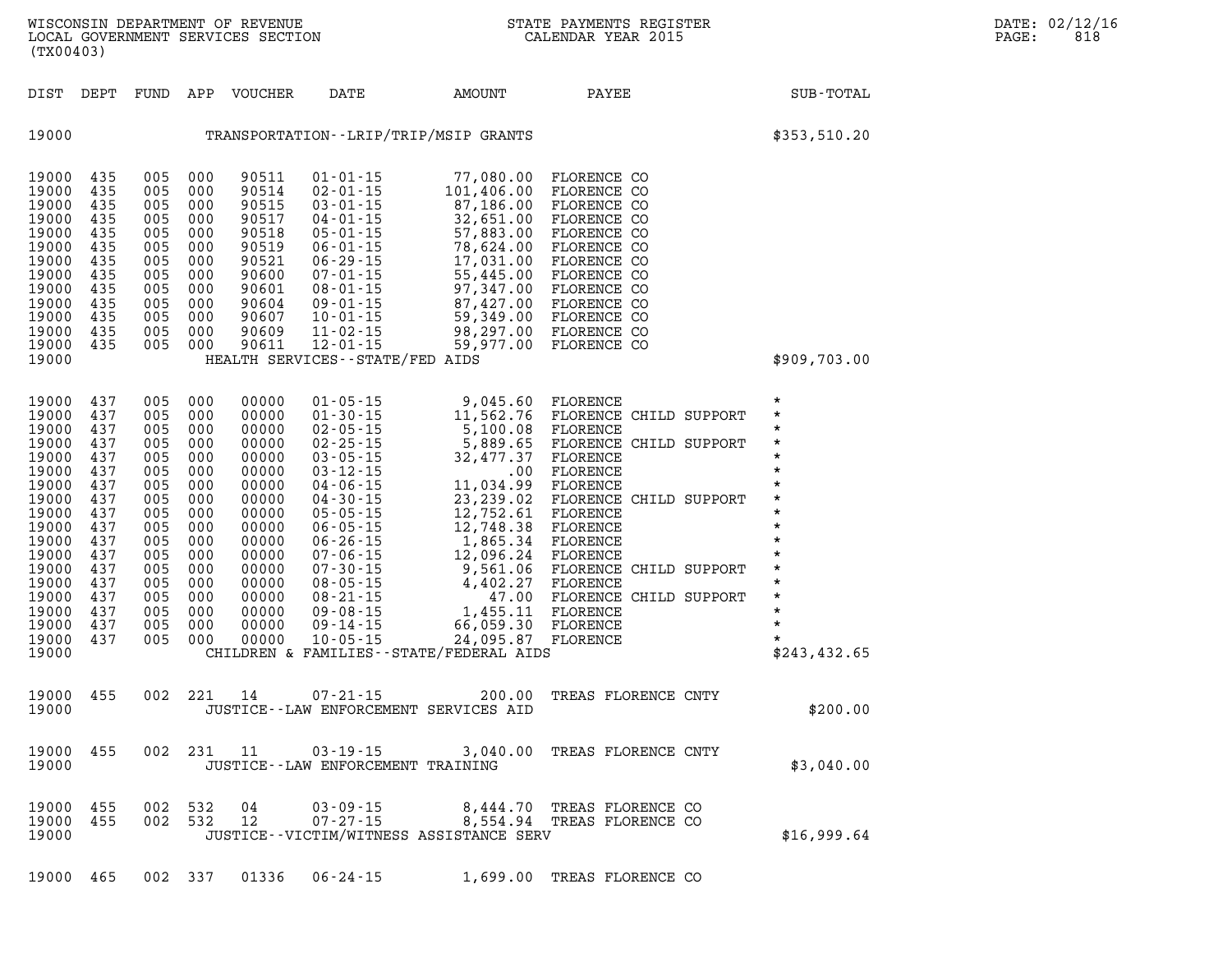| DIST                                                                                                     | DEPT                                                                      | FUND                                                                      | APP                                                                       | <b>VOUCHER</b>                                                                                  | DATE                                                                                                                                                                                               | <b>AMOUNT</b>                                                                                                                                            | PAYEE                                                                                                                                                                                                                                                     | SUB-TOTAL   |
|----------------------------------------------------------------------------------------------------------|---------------------------------------------------------------------------|---------------------------------------------------------------------------|---------------------------------------------------------------------------|-------------------------------------------------------------------------------------------------|----------------------------------------------------------------------------------------------------------------------------------------------------------------------------------------------------|----------------------------------------------------------------------------------------------------------------------------------------------------------|-----------------------------------------------------------------------------------------------------------------------------------------------------------------------------------------------------------------------------------------------------------|-------------|
| 19000                                                                                                    |                                                                           |                                                                           |                                                                           |                                                                                                 |                                                                                                                                                                                                    | MILITARY AFFAIRS-EMERGENCY MGMT PLANNING                                                                                                                 |                                                                                                                                                                                                                                                           | \$1,699.00  |
| 19000<br>19000<br>19000<br>19000<br>19000                                                                | 465<br>465<br>465<br>465                                                  | 002<br>002<br>002<br>002                                                  | 342<br>342<br>342<br>342                                                  | 00019<br>00900<br>01183<br>01407                                                                | $08 - 13 - 15$<br>$01 - 15 - 15$<br>$07 - 15 - 15$<br>$06 - 25 - 15$                                                                                                                               | 4,726.60<br>10,591.47<br>2,070.00<br>10,614.58<br>MILITARY AFFAIRS-EMERGENCY MGMT-FED FUND                                                               | TREAS FLORENCE CO<br>TREAS FLORENCE CO<br>TREAS FLORENCE CO<br>TREAS FLORENCE CO                                                                                                                                                                          | \$28,002.65 |
| 19000<br>19000                                                                                           | 465                                                                       | 072                                                                       | 364                                                                       | 00983                                                                                           | $01 - 20 - 15$                                                                                                                                                                                     | 1,816.00<br>MILITARY AFFAIRS-EMER MGMT-PLANNING AID                                                                                                      | TREAS FLORENCE CO                                                                                                                                                                                                                                         | \$1,816.00  |
| 19000<br>19000                                                                                           | 485                                                                       | 002                                                                       | 127                                                                       | 06019                                                                                           | $06 - 12 - 15$<br>VETERANS AFFAIRS GRANTS                                                                                                                                                          | 50.00                                                                                                                                                    | TREAS FLORENCE CO                                                                                                                                                                                                                                         | \$50.00     |
| 19000<br>19000                                                                                           | 485                                                                       | 082                                                                       | 267                                                                       | 06019                                                                                           | $06 - 12 - 15$                                                                                                                                                                                     | 225.00<br>VETERANS AFFAIRS -- GRANTS TO COUNTIES                                                                                                         | TREAS FLORENCE CO                                                                                                                                                                                                                                         | \$225.00    |
| 19000<br>19000                                                                                           | 485                                                                       | 083                                                                       | 370                                                                       | 06019                                                                                           | $06 - 12 - 15$                                                                                                                                                                                     | 225.00<br>VETERANS AFFAIRS -- GRANTS TO COUNTIES                                                                                                         | TREAS FLORENCE CO                                                                                                                                                                                                                                         | \$225.00    |
| 19000<br>19000<br>19000<br>19000<br>19000<br>19000<br>19000<br>19000<br>19000<br>19000<br>19000<br>19000 | 505<br>505<br>505<br>505<br>505<br>505<br>505<br>505<br>505<br>505<br>505 | 002<br>002<br>002<br>002<br>002<br>002<br>002<br>002<br>002<br>002<br>002 | 155<br>155<br>155<br>155<br>155<br>155<br>155<br>155<br>155<br>155<br>155 | 60043<br>60147<br>60435<br>60435<br>60501<br>60501<br>60539<br>60679<br>60720<br>60757<br>60879 | $08 - 07 - 15$<br>$09 - 24 - 15$<br>$01 - 26 - 15$<br>$01 - 26 - 15$<br>$02 - 11 - 15$<br>$02 - 11 - 15$<br>$02 - 25 - 15$<br>$04 - 24 - 15$<br>$05 - 22 - 15$<br>$05 - 22 - 15$<br>$07 - 08 - 15$ | 982.00<br>1,723.70<br>2,776.00<br>31.00<br>1,896.00<br>110.00<br>78.00<br>337.40<br>470.00<br>488.00<br>1,398.00<br>DOA-HOUSING ASSISTANCE-FEDERAL FUNDS | TREAS FLORENCE CNTY<br>TREAS FLORENCE CNTY<br>TREAS FLORENCE CNTY<br>TREAS FLORENCE CNTY<br>TREAS FLORENCE CNTY<br>TREAS FLORENCE CNTY<br>TREAS FLORENCE CNTY<br>TREAS FLORENCE CNTY<br>TREAS FLORENCE CNTY<br>TREAS FLORENCE CNTY<br>TREAS FLORENCE CNTY | \$10,290.10 |
| 19000<br>19000<br>19000<br>19000<br>19000<br>19000<br>19000<br>19000                                     | 505<br>505<br>505<br>505<br>505<br>505<br>505                             | 035<br>035<br>035<br>035<br>035<br>035<br>035                             | 371<br>371<br>371<br>371<br>371<br>371<br>371                             | 60501<br>60539<br>60539<br>60539<br>60679<br>60679<br>60720                                     | $02 - 11 - 15$<br>$02 - 25 - 15$<br>$02 - 25 - 15$<br>$02 - 25 - 15$<br>$04 - 24 - 15$<br>$04 - 24 - 15$<br>$05 - 22 - 15$<br>DOA--PUBLIC BENEFITS FUND                                            | 1,138.00<br>260.00<br>921.00<br>838.00<br>2,241.00<br>590.45<br>1,362.55                                                                                 | TREAS FLORENCE CNTY<br>TREAS FLORENCE CNTY<br>TREAS FLORENCE CNTY<br>TREAS FLORENCE CNTY<br>TREAS FLORENCE CNTY<br>TREAS FLORENCE CNTY<br>TREAS FLORENCE CNTY                                                                                             | \$7,351.00  |
| 19000<br>19000<br>19000                                                                                  | 505<br>505                                                                | 089<br>089                                                                | 166<br>166                                                                | 04913<br>07560                                                                                  | $01 - 21 - 15$<br>$04 - 20 - 15$<br>DOA--LAND INFORMATION FUND                                                                                                                                     | 1,000.00<br>90,416.00                                                                                                                                    | TREAS FLORENCE CO<br>TREAS FLORENCE CO                                                                                                                                                                                                                    | \$91,416.00 |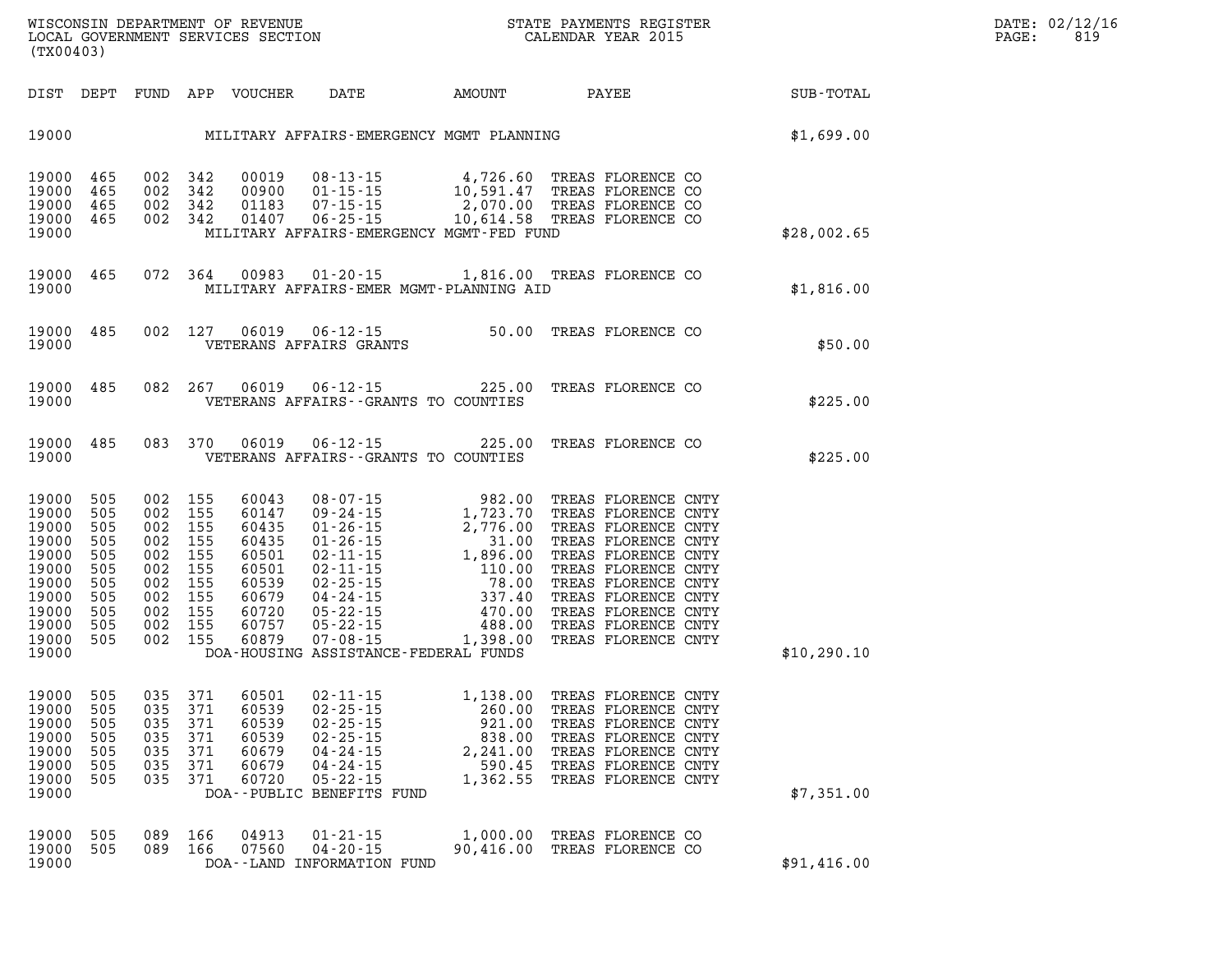| (TX00403)               |            |            |            | WISCONSIN DEPARTMENT OF REVENUE<br>LOCAL GOVERNMENT SERVICES SECTION |                                                |                                                        | STATE PAYMENTS REGISTER<br>CALENDAR YEAR 2015     | DATE: 02/12/16<br>820<br>PAGE: |  |
|-------------------------|------------|------------|------------|----------------------------------------------------------------------|------------------------------------------------|--------------------------------------------------------|---------------------------------------------------|--------------------------------|--|
| DIST                    | DEPT       | FUND       | APP        | VOUCHER                                                              | DATE                                           | AMOUNT                                                 | PAYEE                                             | SUB-TOTAL                      |  |
| 19000<br>19000          | 835        | 002        | 105        | 43429                                                                | 07-27-15<br>REVENUE--STATE SHARED REVENUES     | 23,765.50                                              | TREAS FLORENCE CO                                 | \$23,765.50                    |  |
| 19000 835<br>19000      |            | 002        | 109        | 01019                                                                | 07-27-15<br>REVENUE--EXEMPT COMPUTER AID       | 565.00                                                 | TREAS FLORENCE CO                                 | \$565.00                       |  |
| 19000<br>19000<br>19000 | 835<br>835 | 002<br>002 | 302<br>302 | 10029<br>11029                                                       | 07-27-15<br>07-27-15                           | 822,978.53<br>REVENUE-FIRST DOLLAR/SCHOOL LEVY CREDITS | TREAS FLORENCE CO<br>289,970.59 TREAS FLORENCE CO | \$1,112,949.12                 |  |
| 19000<br>19000          | 835        | 021        | 363        | 37168                                                                | $03 - 23 - 15$<br>REVENUE - - LOTTERY CREDIT - | 176,982.30                                             | TREAS FLORENCE CO                                 | \$176,982.30                   |  |
| 19000                   |            |            |            |                                                                      | DISTRICT TOTAL APPROPRIATIONS                  |                                                        |                                                   | \$3,711,180.29                 |  |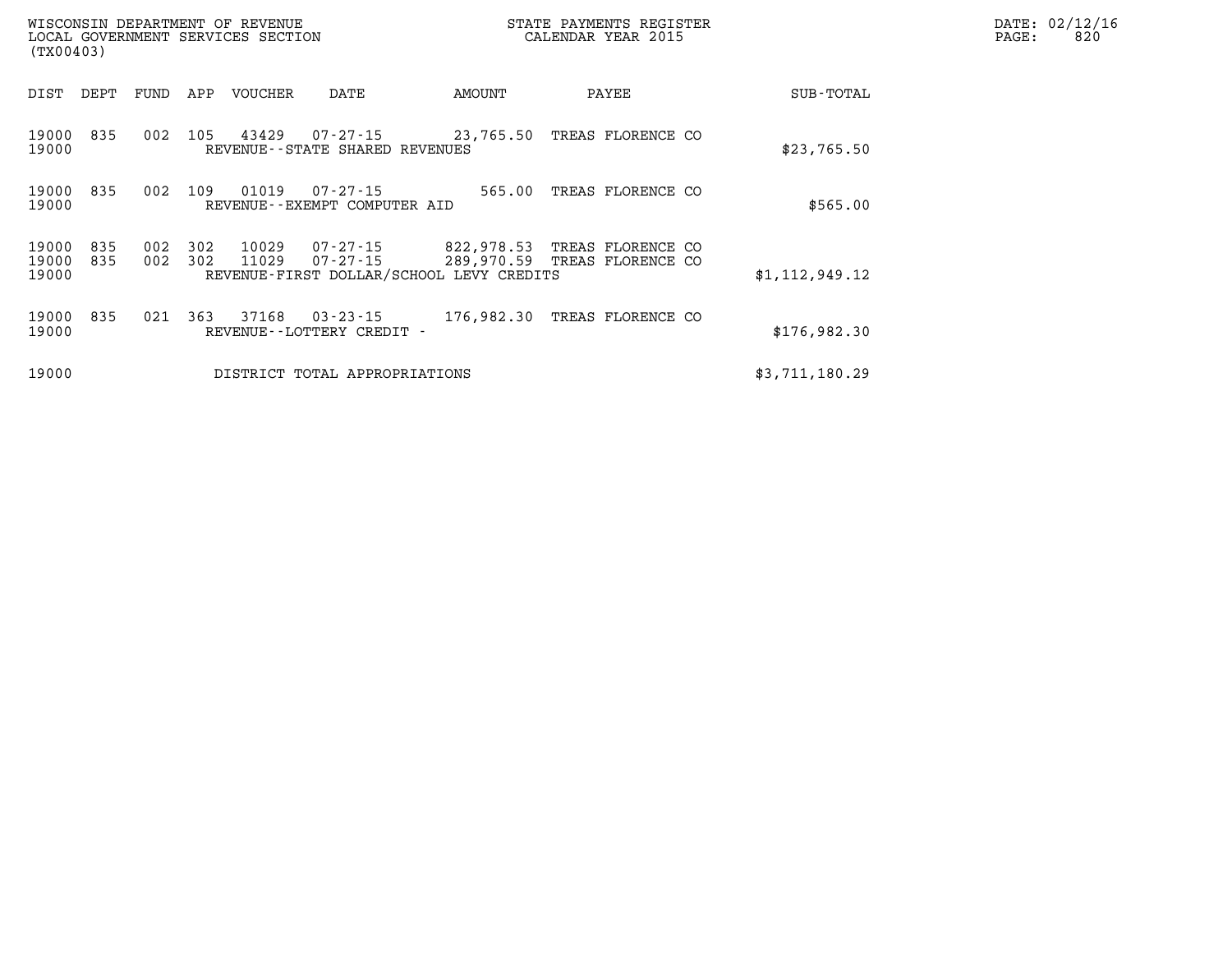| (TX00403)      |                                      |                    |                    | WISCONSIN DEPARTMENT OF REVENUE<br>LOCAL GOVERNMENT SERVICES SECTION |                                |                                             | STATE PAYMENTS REGISTER<br>CALENDAR YEAR 2015                                                                                                                                     |              | DATE: 02/12/16<br>PAGE:<br>821 |
|----------------|--------------------------------------|--------------------|--------------------|----------------------------------------------------------------------|--------------------------------|---------------------------------------------|-----------------------------------------------------------------------------------------------------------------------------------------------------------------------------------|--------------|--------------------------------|
|                |                                      |                    |                    | DIST DEPT FUND APP VOUCHER DATE                                      |                                |                                             | AMOUNT PAYEE                                                                                                                                                                      | SUB-TOTAL    |                                |
| 19002          | 19002 165                            |                    |                    |                                                                      |                                | SAFETY/PROF SERV--FIRE INSURANCE DUES       | 002 225 00503 06-25-15 2,267.33 TREAS TN AURORA                                                                                                                                   | \$2, 267.33  |                                |
| 19002          | 19002 370                            |                    |                    |                                                                      |                                | NAT RESOURCES--AIDS IN LIEU OF TAXES        | 002 503 17964 01-30-15 46,309.18 TREAS TN AURORA<br>3558.28 TOWN SHARE                                                                                                            | \$46,309.18  |                                |
|                |                                      |                    |                    |                                                                      |                                |                                             |                                                                                                                                                                                   |              |                                |
| 19002          | 19002 370<br>19002 370               | 012 571<br>012 571 |                    |                                                                      |                                | NAT RESOURCES - - FOREST CROP/MFL/CO FOREST |                                                                                                                                                                                   | \$1,305.01   |                                |
| 19002          | 19002 370                            |                    |                    |                                                                      |                                | NAT RESOURCES--AIDS IN LIEU OF TAXES        | 012 579 20207 04-03-15 35.20 TREAS TN AURORA                                                                                                                                      | \$35.20      |                                |
| 19002<br>19002 | 19002 395<br>395<br>395<br>19002 395 | 011 191<br>011 191 | 011 191<br>011 191 |                                                                      |                                |                                             | 38506  01-05-15  19,570.27  TOWN OF AURORA<br>46506  04-06-15  19,570.27 TOWN OF AURORA<br>54506  07-06-15  19,570.27 TOWN OF AURORA<br>66506  10-05-15  19,570.29 TOWN OF AURORA |              |                                |
| 19002          |                                      |                    |                    |                                                                      |                                | TRANSPORTATION--GENERAL TRANSP AIDS-GTA     |                                                                                                                                                                                   | \$78, 281.10 |                                |
| 19002          |                                      |                    |                    |                                                                      |                                | HS--AMBULANCE FUNDING ASSISTANCE GRANTS     | 19002 435 005 162 01DHS 09-11-15 4,655.12 FLORENCE COUNTY RESCUE SQUAD                                                                                                            | \$4,655.12   |                                |
| 19002          | 19002 835                            |                    |                    |                                                                      | REVENUE--STATE SHARED REVENUES |                                             | 002 105 43421 07-27-15 9,755.08 TREAS TN AURORA                                                                                                                                   | \$9,755.08   |                                |
| 19002          |                                      |                    |                    |                                                                      | REVENUE--EXEMPT COMPUTER AID   |                                             | 19002 835 002 109 02476 07-27-15 37.00 TREAS TN AURORA                                                                                                                            | \$37.00      |                                |
| 19002          |                                      |                    |                    |                                                                      | DISTRICT TOTAL APPROPRIATIONS  |                                             |                                                                                                                                                                                   | \$142,645.02 |                                |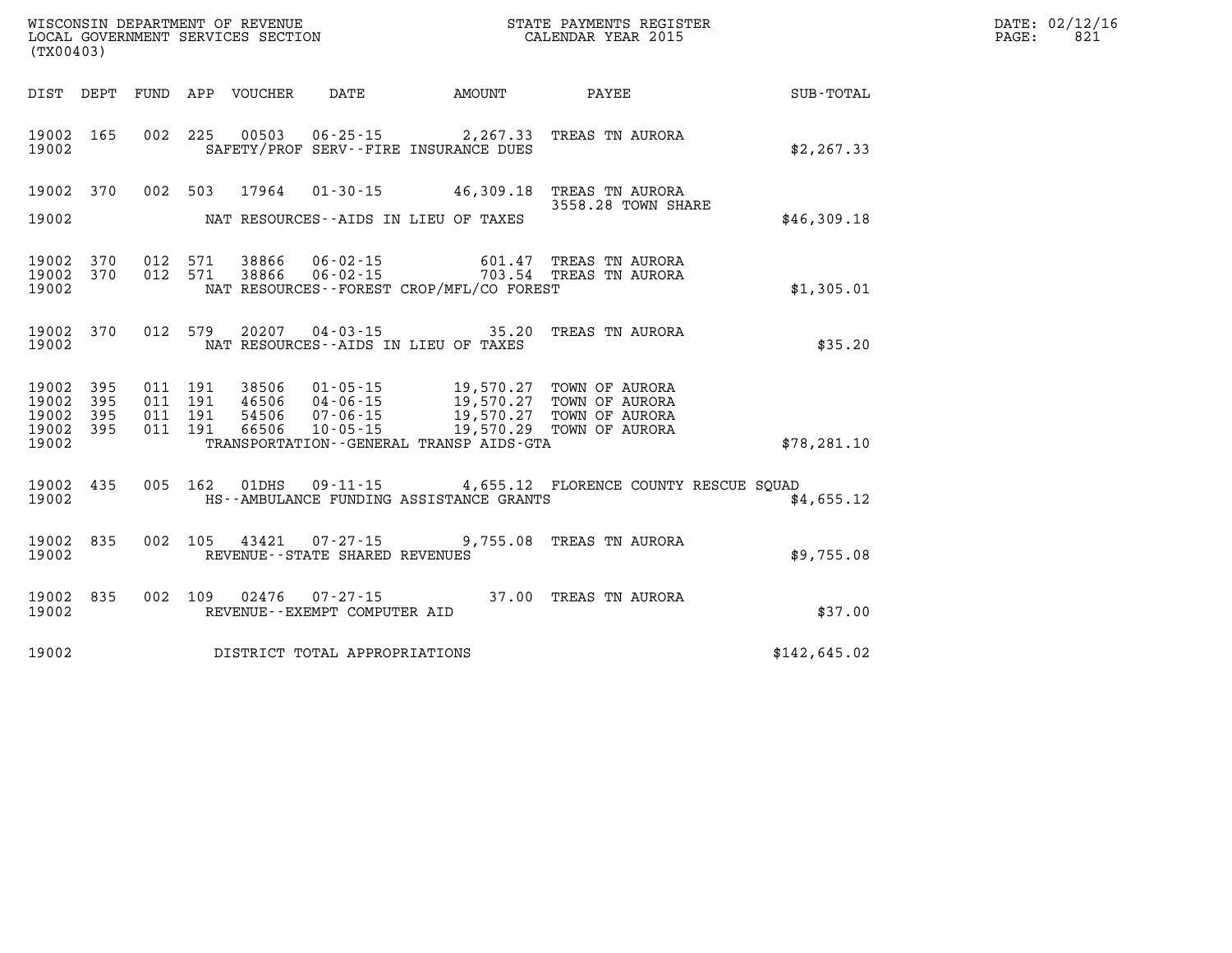| (TX00403)               |            |            |            | WISCONSIN DEPARTMENT OF REVENUE<br>LOCAL GOVERNMENT SERVICES SECTION |                                                                                              |                        | STATE PAYMENTS REGISTER<br>CALENDAR YEAR 2015      |               | DATE: 02/12/16<br>822<br>PAGE: |
|-------------------------|------------|------------|------------|----------------------------------------------------------------------|----------------------------------------------------------------------------------------------|------------------------|----------------------------------------------------|---------------|--------------------------------|
| DIST                    | DEPT       | FUND       | APP        | VOUCHER                                                              | DATE                                                                                         | AMOUNT                 | PAYEE                                              | SUB-TOTAL     |                                |
| 19004<br>19004          | 165        | 002        | 225        | 00504                                                                | 06-25-15 1,270.65<br>SAFETY/PROF SERV--FIRE INSURANCE DUES                                   |                        | TREAS TN COMMONWEALTH                              | \$1,270.65    |                                |
| 19004<br>19004<br>19004 | 370<br>370 | 000<br>000 | 001<br>001 | 01DNR<br>05DNR                                                       | $04 - 09 - 15$ 447.12<br>$09 - 28 - 15$ 2,646.67<br>NAT RESOURCES-SEVERANCE/YIELD/WITHDRAWAL |                        | TREAS TOWN COMMONWEALTH<br>TREAS TOWN COMMONWEALTH | \$3,093.79    |                                |
| 19004<br>19004<br>19004 | 370<br>370 | 002<br>002 | 503<br>503 | 17458<br>18088                                                       | 01-12-15<br>$01 - 30 - 15$<br>NAT RESOURCES--AIDS IN LIEU OF TAXES                           | 64,436.82<br>62,003.94 | TREAS TN COMMONWEALTH<br>TREAS TN COMMONWEALTH     | \$126, 440.76 |                                |

| 19004 370 012 571 |  |  | 19004 370 012 571 38867 06-02-15<br>38867 06-02-15 |                                          | 1,167.02 TREAS TN COMMONWEALTH<br>2,312.23 TREAS TN COMMONWEALTH |            |
|-------------------|--|--|----------------------------------------------------|------------------------------------------|------------------------------------------------------------------|------------|
| 19004             |  |  |                                                    | NAT RESOURCES--FOREST CROP/MFL/CO FOREST |                                                                  | \$3,479.25 |

| 19004 370 012 579 |  | 20208 | $04 - 03 - 15$                       |  | 64.91 TREAS TN COMMONWEALTH  |          |
|-------------------|--|-------|--------------------------------------|--|------------------------------|----------|
| 19004 370 012 579 |  |       | 20208  04-03-15                      |  | 665.66 TREAS TN COMMONWEALTH |          |
| 19004             |  |       | NAT RESOURCES--AIDS IN LIEU OF TAXES |  |                              | \$730.57 |

|                   |  |       | 19004 395 011 191 38507 01-05-15 |                                         |  | 17,847.21 TOWN OF COMMONWEALTH |             |
|-------------------|--|-------|----------------------------------|-----------------------------------------|--|--------------------------------|-------------|
| 19004 395 011 191 |  | 46507 | 04 - 06 - 15                     |                                         |  | 17,847.21 TOWN OF COMMONWEALTH |             |
|                   |  |       | 19004 395 011 191 54507 07-06-15 |                                         |  | 17,847.21 TOWN OF COMMONWEALTH |             |
|                   |  |       | 19004 395 011 191 66507 10-05-15 |                                         |  | 17,847.21 TOWN OF COMMONWEALTH |             |
| 19004             |  |       |                                  | TRANSPORTATION--GENERAL TRANSP AIDS-GTA |  |                                | \$71,388.84 |

| 19004<br>19004 | 835 | 002 | 105<br>43422<br>07-27-15<br>REVENUE--STATE SHARED REVENUES | 3,442.23 | TREAS TN COMMONWEALTH | \$3,442.23 |
|----------------|-----|-----|------------------------------------------------------------|----------|-----------------------|------------|
| 19004<br>19004 | 835 | 002 | 109<br>02477<br>07-27-15<br>REVENUE--EXEMPT COMPUTER AID   | 1.00     | TREAS TN COMMONWEALTH | \$1.00     |

**19004 DISTRICT TOTAL APPROPRIATIONS \$209,847.09**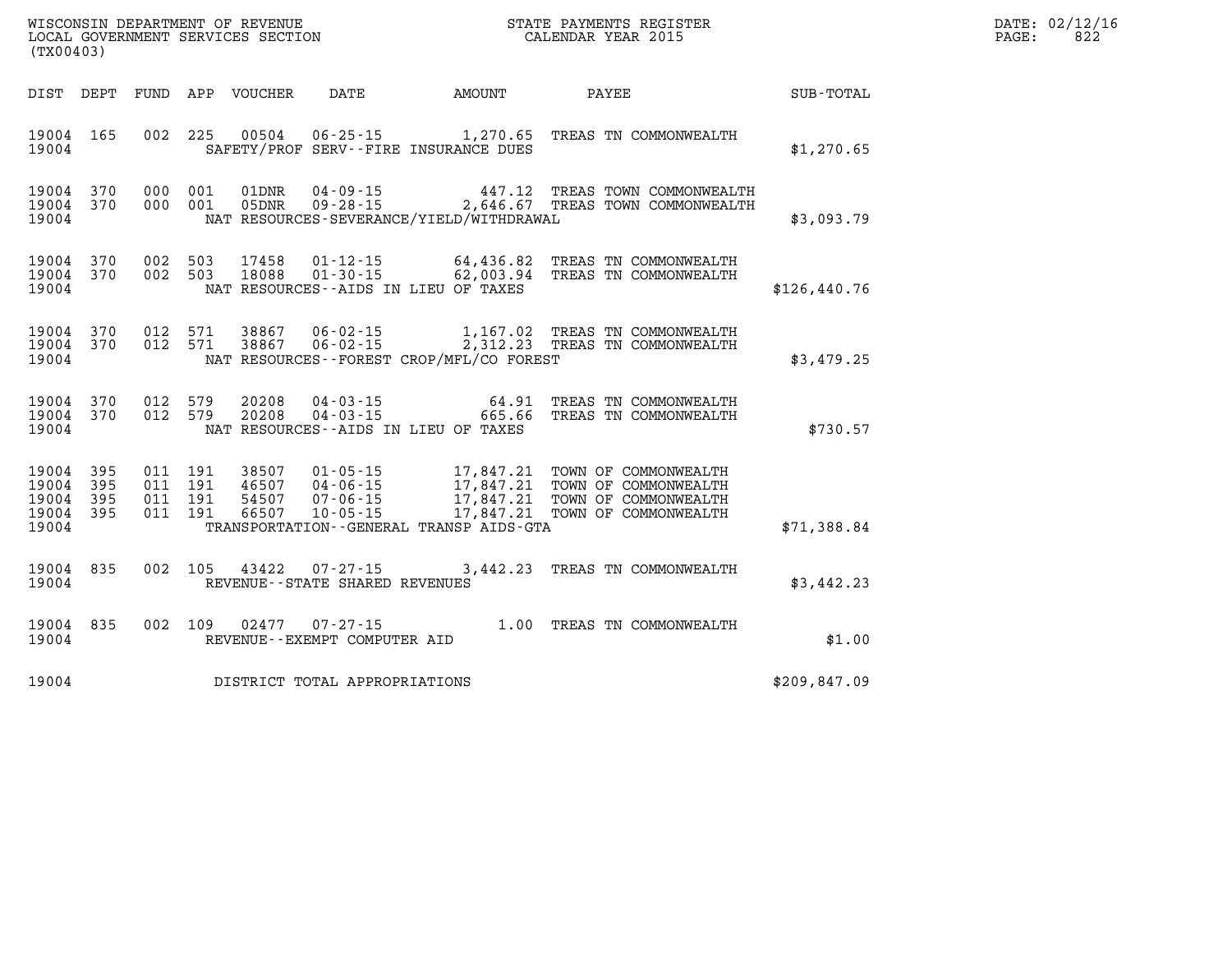| DATE:             | 02/12/16 |
|-------------------|----------|
| $\mathtt{PAGE}$ : | 823      |

| WISCONSIN DEPARTMENT OF REVENUE<br>(TX00403)                                                      | LOCAL GOVERNMENT SERVICES SECTION                                                                                                                                               |                                                  | STATE PAYMENTS REGISTER<br>CALENDAR YEAR 2015                         |                  |
|---------------------------------------------------------------------------------------------------|---------------------------------------------------------------------------------------------------------------------------------------------------------------------------------|--------------------------------------------------|-----------------------------------------------------------------------|------------------|
| DIST<br>DEPT<br>FUND                                                                              | APP<br><b>VOUCHER</b><br>DATE                                                                                                                                                   | AMOUNT                                           | PAYEE                                                                 | <b>SUB-TOTAL</b> |
| 165<br>002<br>19006<br>19006                                                                      | 225<br>00505<br>$06 - 25 - 15$<br>SAFETY/PROF SERV--FIRE INSURANCE DUES                                                                                                         | 827.10                                           | TREAS TN FENCE                                                        | \$827.10         |
| 370<br>19006<br>000<br>19006<br>370<br>000<br>19006<br>370<br>000<br>19006                        | 001<br>01DNR<br>$04 - 09 - 15$<br>001<br>04DNR<br>$06 - 03 - 15$<br>001<br>05DNR<br>$09 - 28 - 15$<br>NAT RESOURCES-SEVERANCE/YIELD/WITHDRAWAL                                  | 2,616.46<br>10,298.20<br>16, 103. 77             | TREAS TOWN FENCE<br>TREAS TOWN FENCE<br>TREAS TOWN FENCE              | \$29,018.43      |
| 370<br>002<br>19006<br>19006<br>370<br>002<br>19006<br>370<br>002                                 | 503<br>17459<br>$01 - 12 - 15$<br>503<br>17459<br>$01 - 12 - 15$<br>503<br>17459<br>$01 - 12 - 15$                                                                              | 170.69<br>34,443.23<br>6, 118.53                 | TREAS TN FENCE<br>TREAS TN FENCE<br>TREAS TN FENCE<br>0.00 TOWN SHARE |                  |
| 19006                                                                                             | NAT RESOURCES - AIDS IN LIEU OF TAXES                                                                                                                                           |                                                  |                                                                       | \$40,732.45      |
| 19006<br>370<br>012<br>19006<br>370<br>012<br>19006                                               | 571<br>38868<br>$06 - 02 - 15$<br>571<br>38868<br>$06 - 02 - 15$<br>NAT RESOURCES--FOREST CROP/MFL/CO FOREST                                                                    | 3,842.76<br>648.00                               | TREAS TN FENCE<br>TREAS TN FENCE                                      | \$4,490.76       |
| 19006<br>370<br>012<br>370<br>012<br>19006<br>19006<br>370<br>012<br>19006                        | 579<br>20209<br>$04 - 03 - 15$<br>579<br>20209<br>$04 - 03 - 15$<br>579<br>20209<br>$04 - 03 - 15$<br>NAT RESOURCES--AIDS IN LIEU OF TAXES                                      | 109.86<br>4.26<br>1,402.83                       | TREAS TN FENCE<br>TREAS TN FENCE<br>TREAS TN FENCE                    | \$1,516.95       |
| 370<br>012<br>19006<br>19006                                                                      | 584<br>00057<br>$09 - 01 - 15$<br>NAT RESOURCES - PMT IN LIEU OF TAXES                                                                                                          | 43,599.62                                        | TREAS TN FENCE                                                        | \$43,599.62      |
| 19006<br>395<br>011<br>19006<br>395<br>011<br>19006<br>395<br>011<br>19006<br>395<br>011<br>19006 | 191<br>38508<br>$01 - 05 - 15$<br>191<br>46508<br>$04 - 06 - 15$<br>191<br>54508<br>$07 - 06 - 15$<br>191<br>66508<br>$10 - 05 - 15$<br>TRANSPORTATION--GENERAL TRANSP AIDS-GTA | 34,180.54<br>34,180.54<br>34,180.54<br>34,180.56 | TOWN OF FENCE<br>TOWN OF FENCE<br>TOWN OF FENCE<br>TOWN OF FENCE      | \$136,722.18     |
| 19006<br>835<br>002<br>19006                                                                      | 105<br>43423<br>$07 - 27 - 15$<br>REVENUE - - STATE SHARED REVENUES                                                                                                             | 626.91                                           | TREAS TN FENCE                                                        | \$626.91         |
| 19006                                                                                             | DISTRICT TOTAL APPROPRIATIONS                                                                                                                                                   |                                                  |                                                                       | \$257,534.40     |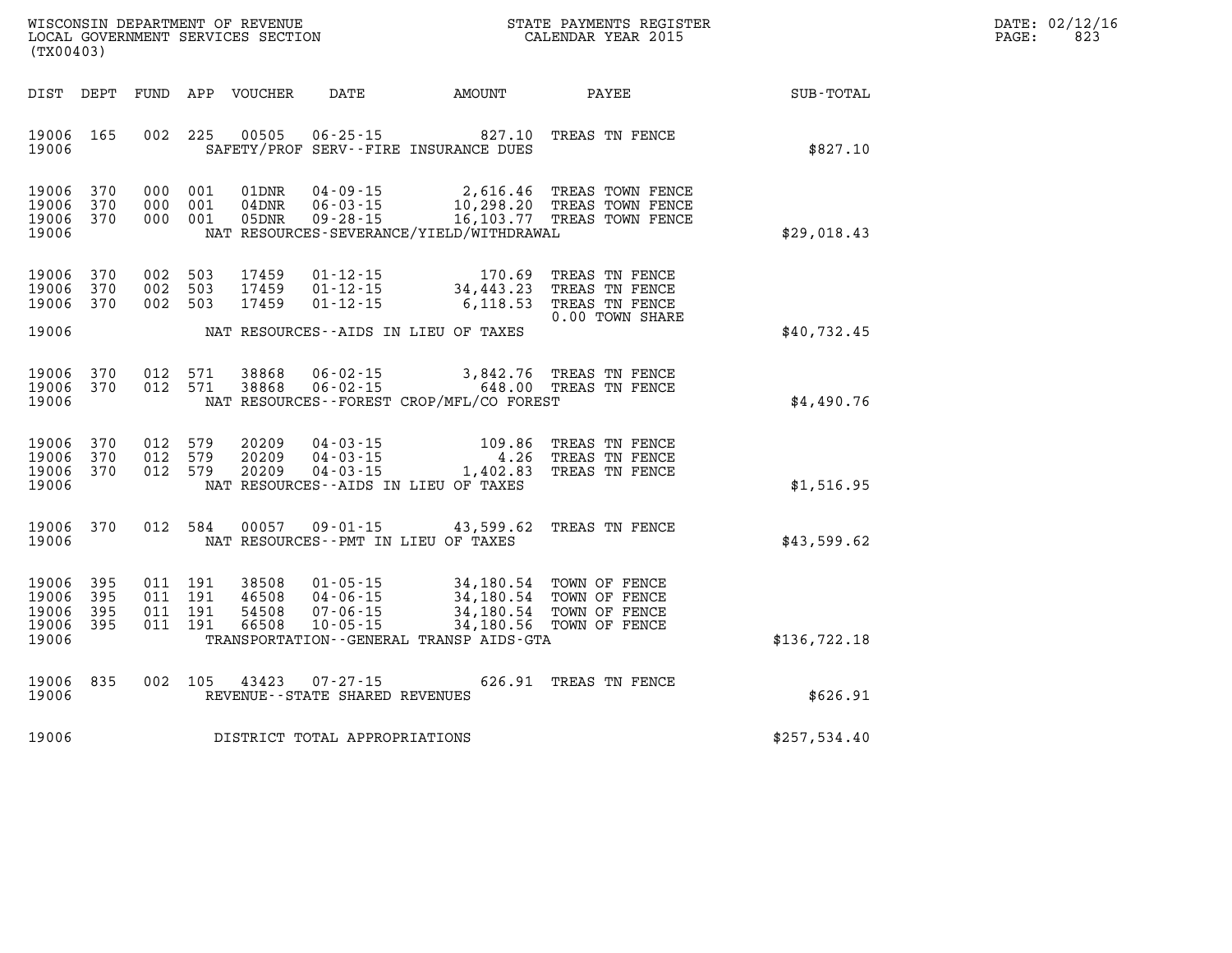| DATE: | 02/12/16 |
|-------|----------|
| PAGE: | 824      |

| WISCONSIN DEPARTMENT OF REVENUE<br>LOCAL GOVERNMENT SERVICES SECTION FOR THE STATE PAYMENTS REGISTER<br>(TY00403)<br>(TX00403) |            |  |         |                                |                                   |                                                                                                                                                                                                                                                                                                                                                                                                |                                                                                                 | $\mathbb{E} \mathbf{R}$                                     | DATE: 02/12/1<br>PAGE: | 824 |
|--------------------------------------------------------------------------------------------------------------------------------|------------|--|---------|--------------------------------|-----------------------------------|------------------------------------------------------------------------------------------------------------------------------------------------------------------------------------------------------------------------------------------------------------------------------------------------------------------------------------------------------------------------------------------------|-------------------------------------------------------------------------------------------------|-------------------------------------------------------------|------------------------|-----|
|                                                                                                                                |            |  |         |                                |                                   |                                                                                                                                                                                                                                                                                                                                                                                                |                                                                                                 | DIST DEPT FUND APP VOUCHER DATE AMOUNT PAYEE PATE SUB-TOTAL |                        |     |
| 19008 165<br>19008                                                                                                             |            |  |         |                                |                                   | 002 225 00506 06-25-15 1,245.24 TREAS TN FERN<br>SAFETY/PROF SERV--FIRE INSURANCE DUES                                                                                                                                                                                                                                                                                                         |                                                                                                 | \$1,245.24                                                  |                        |     |
| 19008 370<br>19008 370<br>19008                                                                                                |            |  |         |                                |                                   | NAT RESOURCES-SEVERANCE/YIELD/WITHDRAWAL                                                                                                                                                                                                                                                                                                                                                       | 000 001 01DNR 04-09-15 1,723.32 TREAS TOWN FERN 000 001 05DNR 09-28-15 8,718.24 TREAS TOWN FERN | \$10,441.56                                                 |                        |     |
| 19008 370<br>19008 370                                                                                                         |            |  | 002 503 | 17460                          |                                   | 002 503 17460 01-12-15 2,154.02 TREAS TN FERN<br>01-12-15 17,784.32 TREAS TN FERN                                                                                                                                                                                                                                                                                                              | 1981.08 TOWN SHARE                                                                              |                                                             |                        |     |
| 19008                                                                                                                          |            |  |         |                                |                                   | NAT RESOURCES--AIDS IN LIEU OF TAXES                                                                                                                                                                                                                                                                                                                                                           |                                                                                                 | \$19,938.34                                                 |                        |     |
| 19008 370<br>19008                                                                                                             | 19008 370  |  |         | 012 571 38869<br>012 571 38869 |                                   | 06-02-15 2,077.14 TREAS TN FERN<br>06-02-15 1,091.55 TREAS TN FERN<br>NAT RESOURCES - - FOREST CROP/MFL/CO FOREST                                                                                                                                                                                                                                                                              |                                                                                                 | \$3,168.69                                                  |                        |     |
| 19008 370<br>19008                                                                                                             | 19008 370  |  |         |                                |                                   | NAT RESOURCES--AIDS IN LIEU OF TAXES                                                                                                                                                                                                                                                                                                                                                           |                                                                                                 | \$1,019.71                                                  |                        |     |
| 19008 395<br>19008<br>19008<br>19008 395<br>19008                                                                              | 395<br>395 |  |         |                                |                                   | $\begin{array}{cccc} 011 & 191 & 38509 & 01\cdot 05\cdot 15 & 13,608.36 & \text{TOWN OF FERN} \\ 011 & 191 & 46509 & 04\cdot 06\cdot 15 & 13,608.36 & \text{TOWN OF FERN} \\ 011 & 191 & 54509 & 07\cdot 06\cdot 15 & 13,608.36 & \text{TOWN OF FERN} \\ 011 & 191 & 66509 & 10\cdot 05\cdot 15 & 13,608.36 & \text{TOWN OF FERN} \end{array}$<br>TRANSPORTATION - - GENERAL TRANSP AIDS - GTA |                                                                                                 | \$54,433.44                                                 |                        |     |
| 19008 835<br>19008                                                                                                             |            |  |         |                                | REVENUE - - STATE SHARED REVENUES | 002 105 43424 07-27-15 827.43 TREAS TN FERN                                                                                                                                                                                                                                                                                                                                                    |                                                                                                 | \$827.43                                                    |                        |     |
| 19008<br>19008                                                                                                                 | 835        |  |         |                                | REVENUE--EXEMPT COMPUTER AID      | 002 109 02478 07-27-15 1.00 TREAS TN FERN                                                                                                                                                                                                                                                                                                                                                      |                                                                                                 | \$1.00                                                      |                        |     |
| 19008                                                                                                                          |            |  |         |                                | DISTRICT TOTAL APPROPRIATIONS     |                                                                                                                                                                                                                                                                                                                                                                                                |                                                                                                 | \$91,075.41                                                 |                        |     |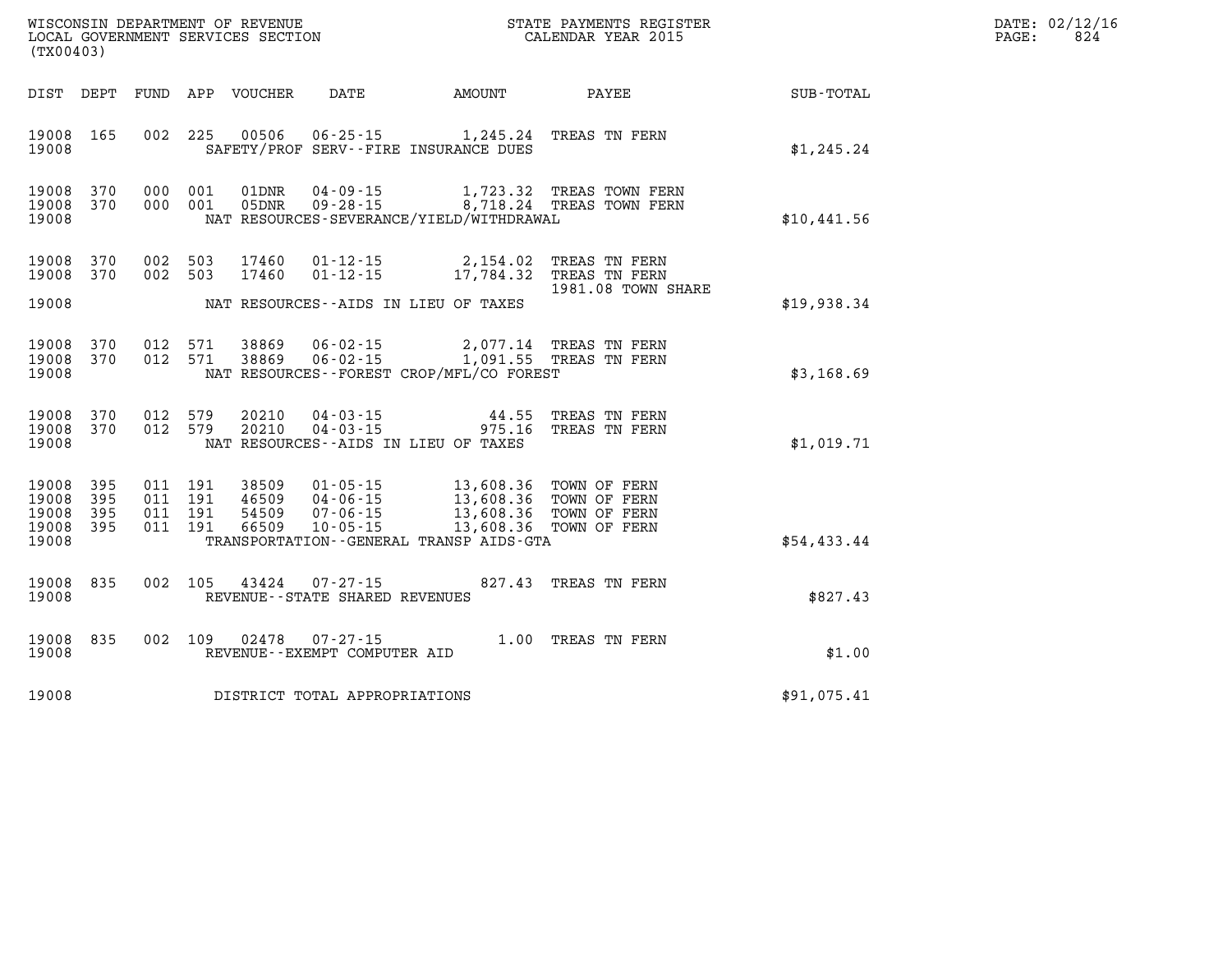| DATE:            | 02/12/16 |
|------------------|----------|
| $\texttt{PAGE:}$ | 825      |

| WISCONSIN DEPARTMENT OF REVENUE<br>LOCAL GOVERNMENT SERVICES SECTION COLLENDAR YEAR 2015<br>(TX00403) |                                        |  |         |               |                                                        | STATE PAYMENTS REGISTER                      |                                                                                                                                                                                                                                                                                                                                             | DATE: 02/12/1<br>825<br>PAGE: |  |
|-------------------------------------------------------------------------------------------------------|----------------------------------------|--|---------|---------------|--------------------------------------------------------|----------------------------------------------|---------------------------------------------------------------------------------------------------------------------------------------------------------------------------------------------------------------------------------------------------------------------------------------------------------------------------------------------|-------------------------------|--|
|                                                                                                       |                                        |  |         |               |                                                        |                                              | DIST DEPT FUND APP VOUCHER DATE AMOUNT PAYEE                                                                                                                                                                                                                                                                                                | SUB-TOTAL                     |  |
| 19010 165<br>19010                                                                                    |                                        |  |         |               |                                                        | SAFETY/PROF SERV--FIRE INSURANCE DUES        | 002 225 00507 06-25-15 9,044.80 TREAS TN FLORENCE                                                                                                                                                                                                                                                                                           | \$9,044.80                    |  |
| 19010 370<br>19010<br>19010 370<br>19010                                                              | 370                                    |  |         |               |                                                        | NAT RESOURCES-SEVERANCE/YIELD/WITHDRAWAL     | 000 001 01DNR 04-09-15 15,959.89 TREAS TOWN FLORENCE<br>000 001 04DNR 06-03-15 1,183.45 TREAS TOWN FLORENCE<br>000 001 05DNR 09-28-15 4,136.29 TREAS TOWN FLORENCE                                                                                                                                                                          | \$21, 279.63                  |  |
| 19010 370<br>19010<br>19010<br>19010<br>19010<br>19010<br>19010                                       | 370<br>370<br>370<br>370<br>370<br>370 |  |         |               |                                                        |                                              | 002 503 17461 01-12-15 103,324.31 TREAS TN FLORENCE<br>002 503 17461 01-12-15 4,149.03 TREAS TN FLORENCE<br>002 503 17461 01-12-15 3,259.90 TREAS TN FLORENCE<br>002 503 18089 01-30-15 3,259.90 TREAS TN FLORENCE<br>002 503 18089 01<br>44771.29 TOWN SHARE                                                                               |                               |  |
| 19010 370<br>19010                                                                                    |                                        |  |         |               |                                                        | NAT RESOURCES--AIDS IN LIEU OF TAXES         |                                                                                                                                                                                                                                                                                                                                             | \$643,121.31                  |  |
| 19010 370<br>19010<br>19010                                                                           | 370                                    |  |         | 012 571 38870 |                                                        | NAT RESOURCES - - FOREST CROP/MFL/CO FOREST  | 012 571 38870 06-02-15 6,410.61 TREAS TN FLORENCE<br>012 571 38870 06-02-15 360.00 TREAS TN FLORENCE                                                                                                                                                                                                                                        | \$6,770.61                    |  |
| 19010 370<br>19010                                                                                    |                                        |  | 012 579 | 20211         | $04 - 03 - 15$                                         | NAT RESOURCES--AIDS IN LIEU OF TAXES         | 7.54 TREAS TN FLORENCE                                                                                                                                                                                                                                                                                                                      | \$7.54                        |  |
| 19010<br>19010                                                                                        | 370                                    |  |         | 012 584 00058 | $09 - 01 - 15$                                         | NAT RESOURCES--PMT IN LIEU OF TAXES          | 25,496.31 TREAS TN FLORENCE                                                                                                                                                                                                                                                                                                                 | \$25,496.31                   |  |
| 19010 395<br>19010<br>19010 395<br>19010 395<br>19010                                                 | 395                                    |  |         |               |                                                        | TRANSPORTATION - - GENERAL TRANSP AIDS - GTA | $\begin{tabular}{cccccc} 011 & 191 & 38510 & 01\text{-}05\text{-}15 & 65,927.88 & \text{TOWN OF FLORENCE} \\ 011 & 191 & 46510 & 04\text{-}06\text{-}15 & 65,927.88 & \text{TOWN OF FLORENCE} \\ 011 & 191 & 54510 & 07\text{-}06\text{-}15 & 65,927.88 & \text{TOWN OF FLORENCE} \\ 011 & 191 & 66510 & 10\text{-}05\text{-}15 & 65,927.8$ | \$263,711.52                  |  |
| 19010 435<br>19010                                                                                    |                                        |  |         |               |                                                        | HS--PREPAID MEDICAL TRANSPORT REIMBURSE      | 005 163 01LGS 11-16-15 4,288.92 DHS PREPAID MEDICAL TRANSPORT                                                                                                                                                                                                                                                                               | \$4,288.92                    |  |
| 19010 835<br>19010                                                                                    |                                        |  |         |               | REVENUE--STATE SHARED REVENUES                         |                                              | 002 105 43425 07-27-15 12,493.69 TREAS TN FLORENCE                                                                                                                                                                                                                                                                                          | \$12,493.69                   |  |
| 19010 835<br>19010 835<br>19010                                                                       |                                        |  | 002 109 |               | 002 109 02479 07-27-15<br>REVENUE--EXEMPT COMPUTER AID |                                              | 133.00 TREAS TN FLORENCE<br>05110 07-27-15 1,572.00 TREAS TN FLORENCE                                                                                                                                                                                                                                                                       | \$1,705.00                    |  |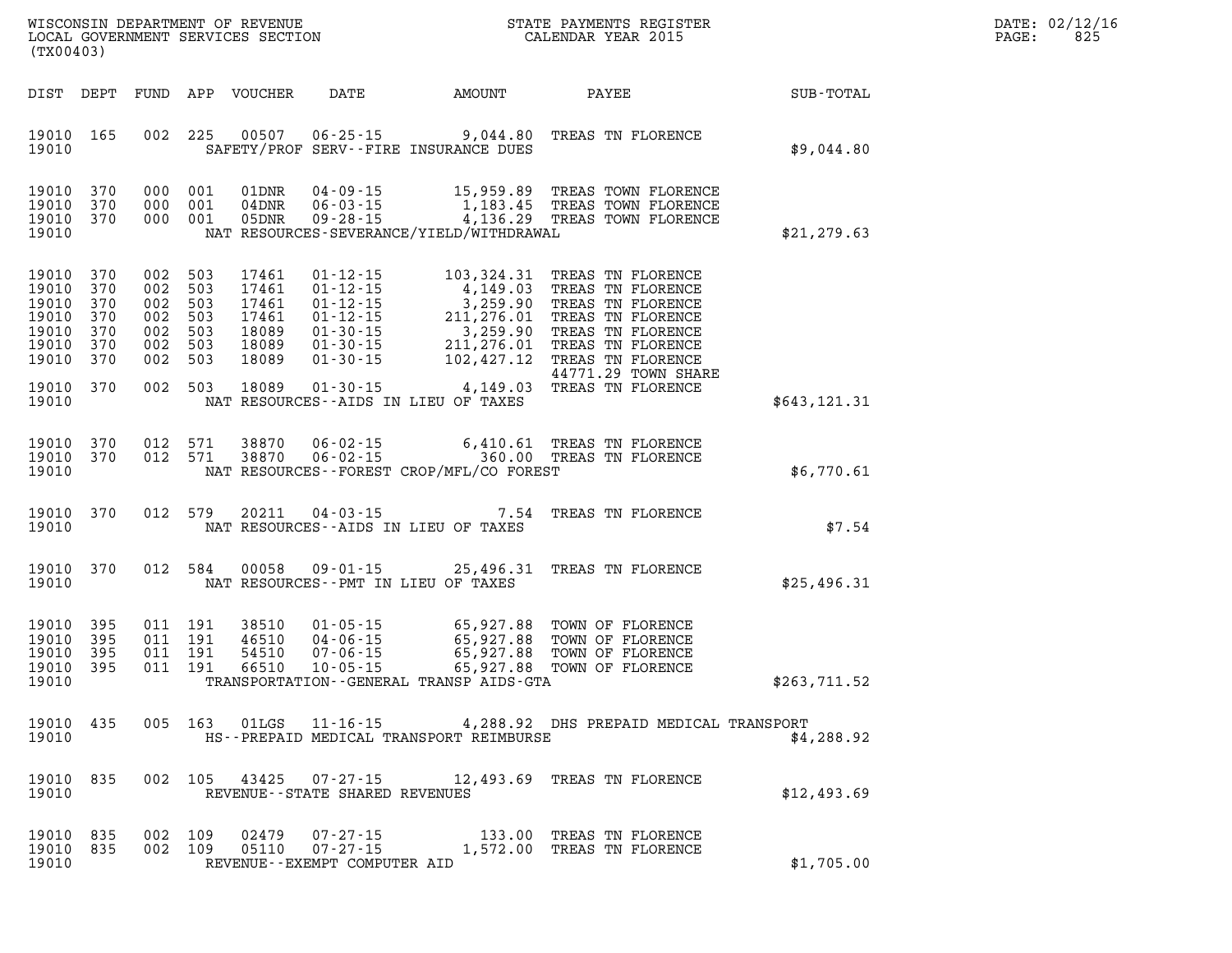| WISCONSIN DEPARTMENT OF REVENUE<br>LOCAL GOVERNMENT SERVICES SECTION<br>(TX00403) |       |      |     |         |                                                          | STATE PAYMENTS REGISTER<br>CALENDAR YEAR 2015 |                   |              | PAGE: | DATE: 02/12/16<br>826 |
|-----------------------------------------------------------------------------------|-------|------|-----|---------|----------------------------------------------------------|-----------------------------------------------|-------------------|--------------|-------|-----------------------|
| DIST                                                                              | DEPT. | FUND | APP | VOUCHER | DATE                                                     | AMOUNT                                        | PAYEE             | SUB-TOTAL    |       |                       |
| 19010<br>19010                                                                    | 835   | 002  | 501 | 00002   | $02 - 02 - 15$<br>DOA-PAYMENT FOR MUNICIPAL SERVICES AID | 90.99                                         | TREAS TN FLORENCE | \$90.99      |       |                       |
| 19010                                                                             |       |      |     |         | DISTRICT TOTAL APPROPRIATIONS                            |                                               |                   | \$988,010.32 |       |                       |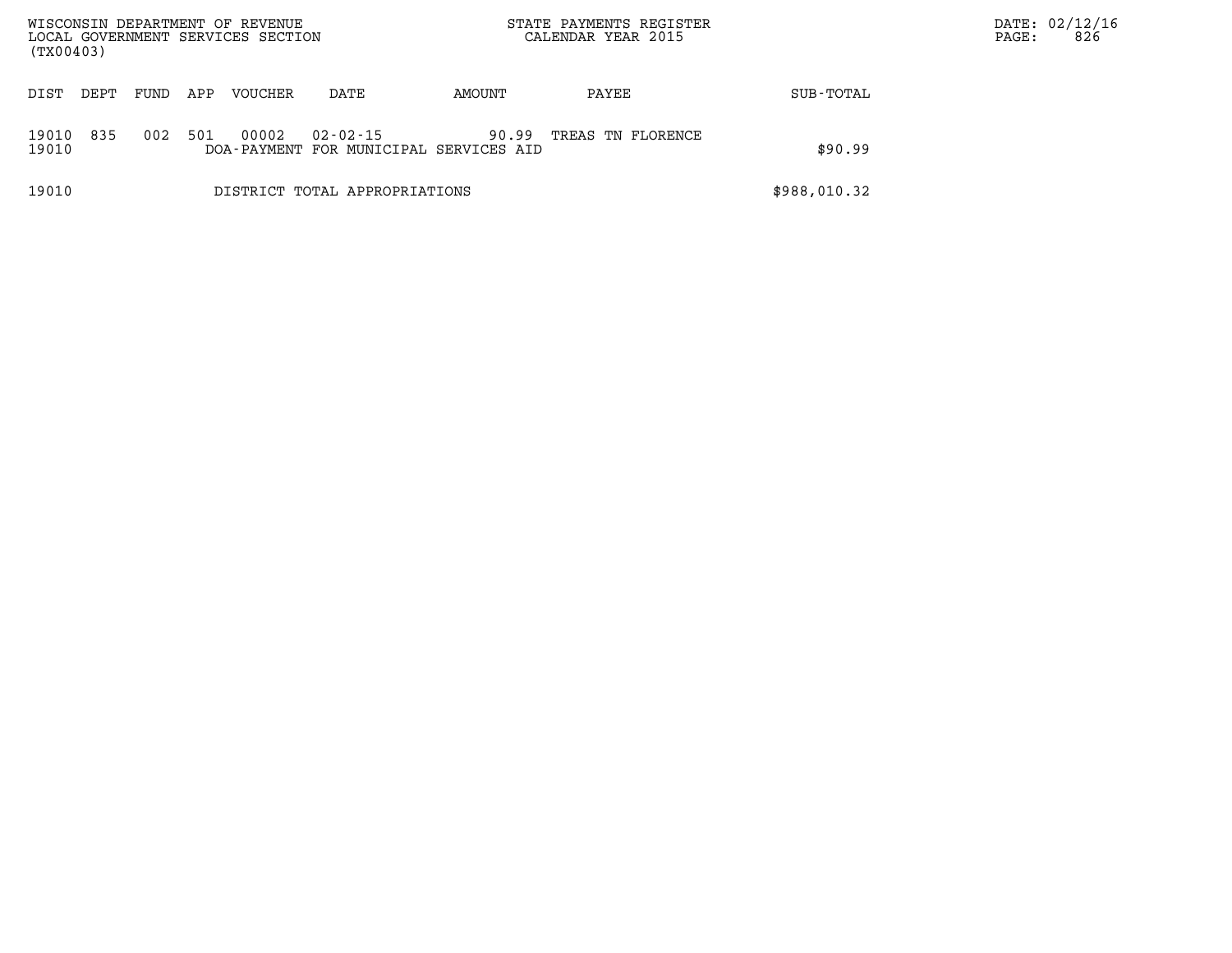| WISCONSIN DEPARTMENT OF REVENUE   | STATE PAYMENTS REGISTER | 02/12/16<br>DATE: |  |
|-----------------------------------|-------------------------|-------------------|--|
| LOCAL GOVERNMENT SERVICES SECTION | CALENDAR YEAR 2015      | 82'<br>PAGE       |  |

| (TX00403)                                                             |                                                                                                                                                                                                             |                                                                                                                                         |                  |
|-----------------------------------------------------------------------|-------------------------------------------------------------------------------------------------------------------------------------------------------------------------------------------------------------|-----------------------------------------------------------------------------------------------------------------------------------------|------------------|
| DIST<br>DEPT                                                          | APP<br><b>FUND</b><br><b>VOUCHER</b><br><b>DATE</b>                                                                                                                                                         | <b>AMOUNT</b><br>PAYEE                                                                                                                  | <b>SUB-TOTAL</b> |
| 165<br>19012<br>19012                                                 | 002<br>225<br>00508<br>$06 - 25 - 15$<br>SAFETY/PROF<br>SERV--FIRE INSURANCE DUES                                                                                                                           | 1,199.08<br>TREAS TN HOMESTEAD                                                                                                          | \$1,199.08       |
| 19012<br>370<br>19012<br>370<br>19012<br>370<br>19012                 | 000<br>001<br>$04 - 09 - 15$<br>01DNR<br>000<br>001<br>$04$ DNR<br>$06 - 03 - 15$<br>001<br>$09 - 28 - 15$<br>000<br>05DNR<br>NAT RESOURCES-SEVERANCE/YIELD/WITHDRAWAL                                      | 722.37<br>TREAS TOWN HOMESTEAD<br>361.55<br>TREAS TOWN HOMESTEAD<br>2,299.79<br>TREAS TOWN HOMESTEAD                                    | \$3,383.71       |
| 19012<br>370<br>19012<br>370<br>19012                                 | 012<br>571<br>38871<br>$06 - 02 - 15$<br>012<br>571<br>38871<br>$06 - 02 - 15$<br>NAT RESOURCES--FOREST CROP/MFL/CO FOREST                                                                                  | 812.35<br>TREAS TN HOMESTEAD<br>5,803.13<br>TREAS TN HOMESTEAD                                                                          | \$6,615.48       |
| 19012<br>395<br>19012<br>395<br>19012<br>395<br>19012<br>395<br>19012 | $01 - 05 - 15$<br>011<br>191<br>38511<br>011<br>191<br>46511<br>$04 - 06 - 15$<br>011<br>191<br>$07 - 06 - 15$<br>54511<br>011<br>191<br>66511<br>$10 - 05 - 15$<br>TRANSPORTATION--GENERAL TRANSP AIDS-GTA | 19,939.11<br>TOWN OF HOMESTEAD<br>19,939.11<br>TOWN OF HOMESTEAD<br>19,939.11<br>TOWN OF HOMESTEAD<br>19,939.11<br>TOWN OF<br>HOMESTEAD | \$79,756.44      |
| 835<br>19012<br>19012                                                 | 002<br>105<br>43426<br>$07 - 27 - 15$<br>REVENUE - - STATE SHARED REVENUES                                                                                                                                  | 1,915.07<br>TREAS<br>TN HOMESTEAD                                                                                                       | \$1,915.07       |
| 19012                                                                 | DISTRICT TOTAL APPROPRIATIONS                                                                                                                                                                               |                                                                                                                                         | \$92,869.78      |

WISCONSIN DEPARTMENT OF REVENUE **STATE PAYMENTS REGISTER**<br>LOCAL GOVERNMENT SERVICES SECTION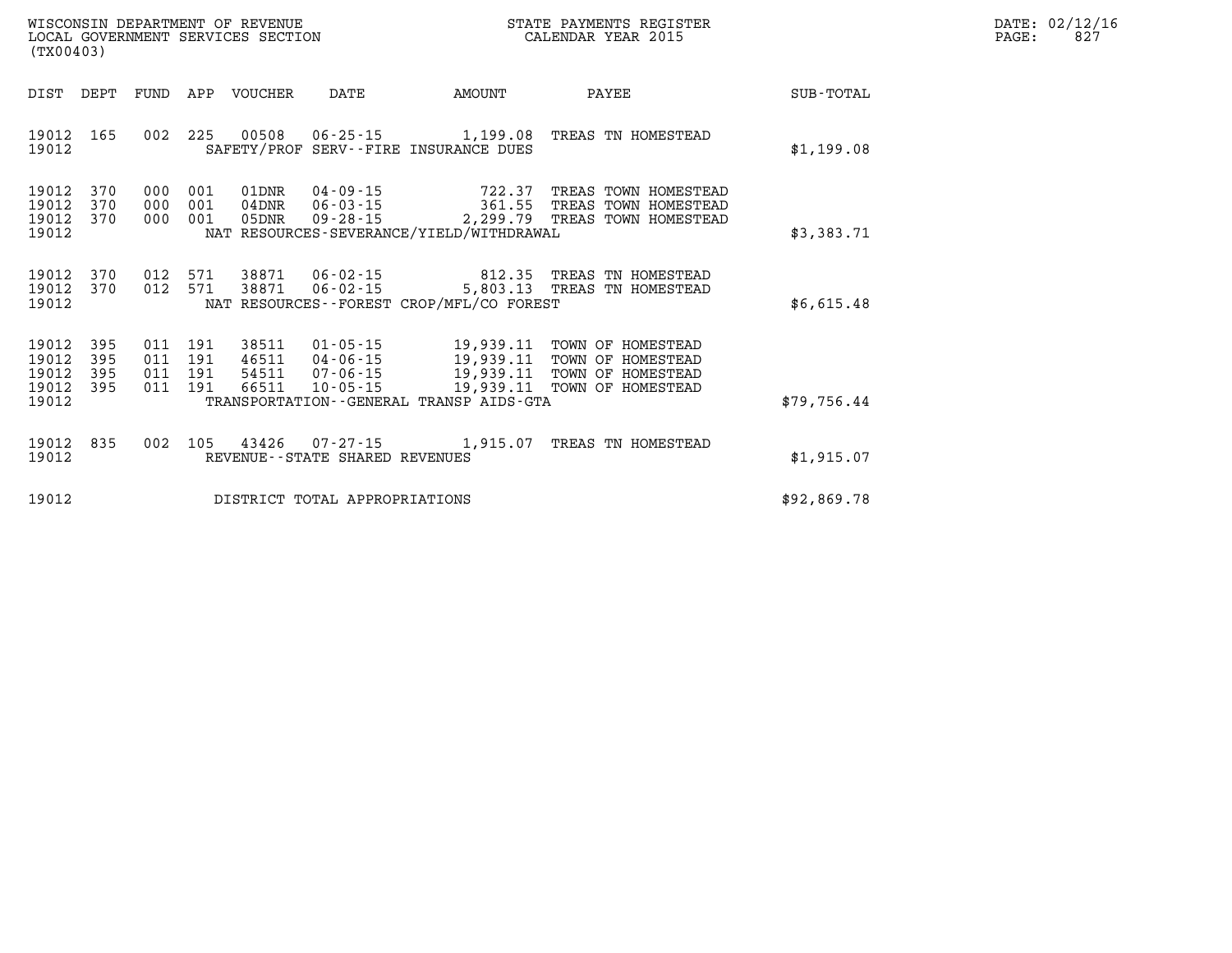| WISCONSIN DEPARTMENT OF REVENUE   | PAYMENTS REGISTER<br>3TATE | DATE: | 02/12/16 |
|-----------------------------------|----------------------------|-------|----------|
| LOCAL GOVERNMENT SERVICES SECTION | CALENDAR YEAR 2015         | PAGE  | 828      |

|                                                           | CALENDAR YEAR 2015<br>LOCAL GOVERNMENT SERVICES SECTION<br>(TX00403) |  |  |  |                                                        |                                              |                                                                         |              | PAGE: | 828 |
|-----------------------------------------------------------|----------------------------------------------------------------------|--|--|--|--------------------------------------------------------|----------------------------------------------|-------------------------------------------------------------------------|--------------|-------|-----|
|                                                           |                                                                      |  |  |  |                                                        |                                              | DIST DEPT FUND APP VOUCHER DATE AMOUNT PAYEE SUB-TOTAL                  |              |       |     |
| 19014 165<br>19014                                        |                                                                      |  |  |  |                                                        | SAFETY/PROF SERV--FIRE INSURANCE DUES        | 002 225 00509 06-25-15 1,070.60 TREAS TN LONG LAKE                      | \$1,070.60   |       |     |
|                                                           | 19014 370                                                            |  |  |  |                                                        | 19014 MAT RESOURCES--AIDS IN LIEU OF TAXES   | 002 503 17462 01-12-15 1,901.68 TREAS TN LONG LAKE<br>128.86 TOWN SHARE | \$1,901.68   |       |     |
| 19014 370<br>19014                                        |                                                                      |  |  |  |                                                        | NAT RESOURCES--FOREST CROP/MFL/CO FOREST     | 012 571 38872 06-02-15 217.07 TREAS TN LONG LAKE                        | \$217.07     |       |     |
| 19014                                                     |                                                                      |  |  |  |                                                        | NAT RESOURCES--PMT IN LIEU OF TAXES          | 19014 370 012 584 00059 09-01-15 36,185.50 TREAS TN LONG LAKE           | \$36,185.50  |       |     |
| 19014 395<br>19014 395<br>19014 395<br>19014 395<br>19014 |                                                                      |  |  |  |                                                        | TRANSPORTATION - - GENERAL TRANSP AIDS - GTA |                                                                         | \$74,669.82  |       |     |
| 19014                                                     | 19014 435                                                            |  |  |  |                                                        | HS--AMBULANCE FUNDING ASSISTANCE GRANTS      | 005 162 01DHS 09-11-15 4,578.25 LONG LAKE - TIPPLER                     | \$4,578.25   |       |     |
| 19014                                                     | 19014 435                                                            |  |  |  |                                                        | HS--PREPAID MEDICAL TRANSPORT REIMBURSE      | 005 163 01LGS 11-16-15 2,000.00 DHS PREPAID MEDICAL TRANSPORT           | \$2,000.00   |       |     |
| 19014 835<br>19014                                        |                                                                      |  |  |  | REVENUE - - STATE SHARED REVENUES                      |                                              | 002 105 43427 07-27-15 1,390.04 TREAS TN LONG LAKE                      | \$1,390.04   |       |     |
| 19014 835<br>19014                                        |                                                                      |  |  |  | 002 109 02480 07-27-15<br>REVENUE--EXEMPT COMPUTER AID |                                              | 4.00 TREAS TN LONG LAKE                                                 | \$4.00       |       |     |
|                                                           |                                                                      |  |  |  | 19014 DISTRICT TOTAL APPROPRIATIONS                    |                                              |                                                                         | \$122,016.96 |       |     |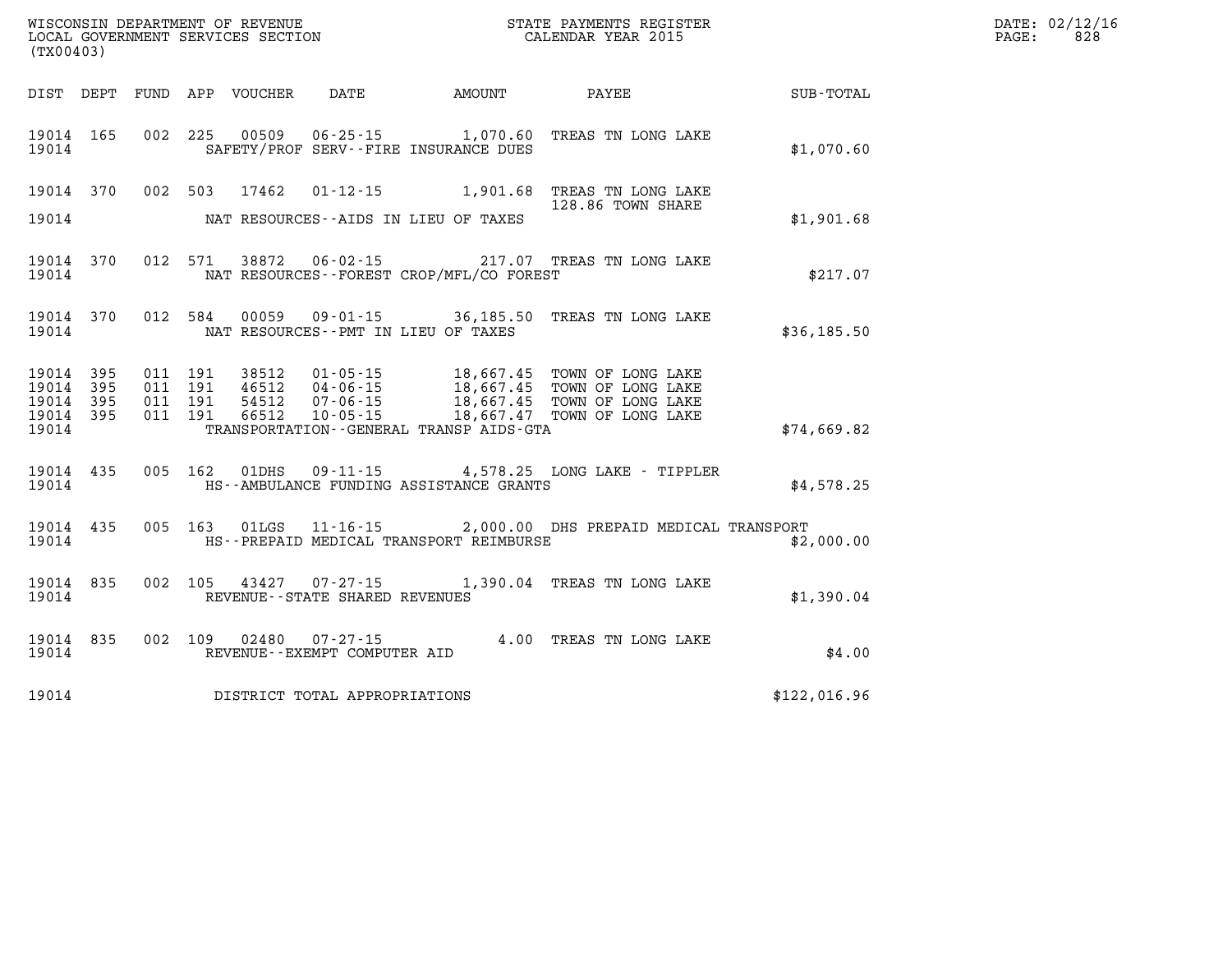| DATE: | 02/12/16 |
|-------|----------|
| PAGE: | 829      |

| WISCONSIN DEPARTMENT OF REVENUE<br>LOCAL GOVERNMENT SERVICES SECTION THE STATE PAYMENTS REGIST<br>(TYAOAA2)<br>STATE PAYMENTS REGISTER<br>(TX00403) |  |         |                            |                                                        |                                              |                                                                                                                                                                                                          |                             | DATE: 02/12/1<br>829<br>PAGE: |
|-----------------------------------------------------------------------------------------------------------------------------------------------------|--|---------|----------------------------|--------------------------------------------------------|----------------------------------------------|----------------------------------------------------------------------------------------------------------------------------------------------------------------------------------------------------------|-----------------------------|-------------------------------|
|                                                                                                                                                     |  |         | DIST DEPT FUND APP VOUCHER |                                                        |                                              |                                                                                                                                                                                                          | DATE AMOUNT PAYEE SUB-TOTAL |                               |
| 19016 165<br>19016                                                                                                                                  |  | 002 225 |                            |                                                        | SAFETY/PROF SERV--FIRE INSURANCE DUES        | 00510  06-25-15  727.75  TREAS TN TIPLER                                                                                                                                                                 | \$727.75                    |                               |
| 19016 370<br>19016 370<br>19016                                                                                                                     |  |         |                            |                                                        | NAT RESOURCES-SEVERANCE/YIELD/WITHDRAWAL     | 000 001 01DNR 04-09-15 304.00 TREAS TOWN TIPLER<br>000 001 05DNR 09-28-15 146.82 TREAS TOWN TIPLER                                                                                                       | \$450.82                    |                               |
| 19016 370<br>19016                                                                                                                                  |  |         |                            |                                                        | NAT RESOURCES--AIDS IN LIEU OF TAXES         | 002 503 17463 01-12-15 2,092.38 TREAS TN TIPLER<br>106.91 TOWN SHARE                                                                                                                                     | \$2,092.38                  |                               |
| 19016 370<br>19016                                                                                                                                  |  | 012 571 |                            |                                                        | NAT RESOURCES - - FOREST CROP/MFL/CO FOREST  | 38873  06-02-15  292.92  TREAS TN TIPLER                                                                                                                                                                 | \$292.92                    |                               |
| 19016 370<br>19016                                                                                                                                  |  | 012 584 |                            |                                                        | NAT RESOURCES--PMT IN LIEU OF TAXES          | 00060  09-01-15  23,364.57  TREAS TN TIPLER                                                                                                                                                              | \$23, 364.57                |                               |
| 19016 395<br>19016 395<br>19016 395<br>19016 395<br>19016                                                                                           |  |         |                            |                                                        | TRANSPORTATION - - GENERAL TRANSP AIDS - GTA | 011 191 38513 01-05-15 17,513.61 TOWN OF TIPLER<br>011 191 46513 04-06-15 17,513.61 TOWN OF TIPLER<br>011 191 54513 07-06-15 17,513.61 TOWN OF TIPLER<br>011 191 66513 10-05-15 17,513.62 TOWN OF TIPLER | \$70,054.45                 |                               |
| 19016 395<br>19016                                                                                                                                  |  |         |                            |                                                        | TRANSPORTATION - - LRIP/TRIP/MSIP GRANTS     | 011 278 62590 10-09-15 27,183.67 TREAS TN TIPLER                                                                                                                                                         | \$27,183.67                 |                               |
| 19016 835<br>19016                                                                                                                                  |  |         |                            | REVENUE--STATE SHARED REVENUES                         |                                              | 002 105 43428 07-27-15 583.49 TREAS TN TIPLER                                                                                                                                                            | \$583.49                    |                               |
| 19016 835<br>19016                                                                                                                                  |  |         |                            | 002 109 02481 07-27-15<br>REVENUE--EXEMPT COMPUTER AID |                                              | 1.00 TREAS TN TIPLER                                                                                                                                                                                     | \$1.00                      |                               |
|                                                                                                                                                     |  |         |                            | 19016 DISTRICT TOTAL APPROPRIATIONS                    |                                              |                                                                                                                                                                                                          | \$124,751.05                |                               |